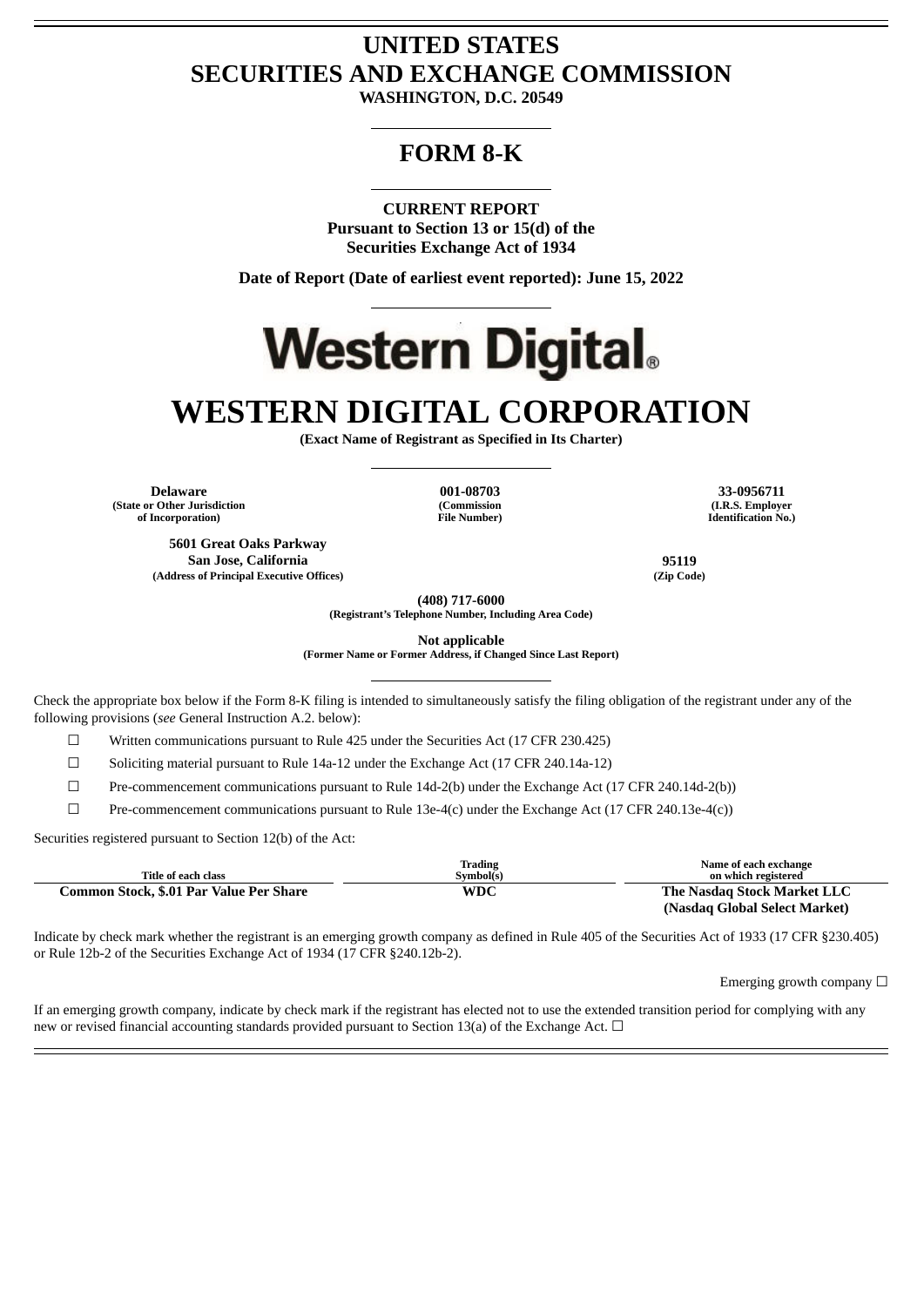#### Item 5.02 Departure of Directors or Certain Officers; Election of Directors; Appointment of Certain Officers; Compensatory **Arrangements of Certain Officers.**

On June 15, 2022, the Compensation and Talent Committee (the "Committee") of the Board of Directors of Western Digital Corporation (the "Company") approved an amendment to David Goeckeler's sign-on performance stock unit award, which was granted effective as of March 9, 2020, for a target number of 432,489 performance stock units (the "CEO Sign-On Award") as part of a retention program that consisted of one-time equity retention awards to certain members of the Company's management team, including Mr. Goeckeler, and this amendment, in order to foster key employee retention as the Company explores strategic alternatives and to support corporate performance.

#### *Amendment to CEO Sign-On Award*

The amendment provides that the CEO Sign-On Award's performance conditions have been removed and the award shall vest at the applicable "target" level (i.e., attainment of 100% of the applicable performance goal resulting in a 100% payout or vesting percentage as to that goal) on the last day of the performance period under the CEO-Sign On Award, which began March 9, 2020 and ends March 8, 2023, subject to Mr. Goeckeler's continued employment or service with the Company or one of its subsidiaries through the last day of the performance period, provided that any vesting provisions applicable upon a change in control event or the termination of his employment shall continue to apply as set forth in the CEO Sign-On Award. The CEO Sign-On Award may not vest at a level greater than target following the effective date of the amendment. Except as expressly amended by the amendment, all the terms and conditions of the CEO Sign-On Award shall remain in full force and effect. The amendment became effective on June 15, 2022.

The above summary of the amendment does not purport to be complete and is qualified in its entirety by reference to the terms of the amendment, a copy of which is filed as Exhibit 10.1 to this Current Report on Form 8-K and incorporated herein by reference.

#### *Retention Awards*

Mr. Goeckeler's retention award is for a number of restricted stock units of the Company equal in value to \$5,000,000 in the aggregate (the "CEO Retention Award"). The first 30% of the CEO Retention Award will vest on June 15, 2023, and the remaining 70% will vest on June 15, 2024, in each case subject to Mr. Goeckeler's continuous service from the grant date through each applicable vesting date. The Committee approved the grant of one-time retention awards to the other named executive officers of the Company for a number of restricted stock units equal in aggregate value to the following amounts: Wissam G. Jabre (\$4,000,000), Srinivasan Sivaram (\$4,000,000), Michael C. Ray (\$3,000,000) and Robert W. Soderbery (\$1,000,000). The retention awards granted to these named executive officers will vest in two equal annual installments on June 15, 2023 and June 15, 2024, respectively, in each case subject to the applicable executive's continuous service from the grant date through each applicable vesting date.

The foregoing description of the one-time retention awards is a summary of certain terms only and is qualified in its entirety by the full text of the Company's Form of Grant Notice for Restricted Stock Unit Award – Vice President and Above, under the Western Digital Corporation 2021 Long-Term Incentive Plan, which is incorporated herein by reference to Exhibit 10.4 of the Company's Quarterly Report on Form 10-Q for the period ended December 31, 2021, as filed on February 3, 2022.

#### **Item 9.01 Financial Statements and Exhibits.**

(d) Exhibits

- 10.1\* First Amendment to the Notice of Grant of [Performance](#page-3-0) Stock Units and Performance Stock Unit Award TSR Measure (CEO Sign-On Award).
- 104 Cover Page Interactive Data File (embedded within the Inline XBRL document).
- Denotes a management contract or compensatory plan or arrangement.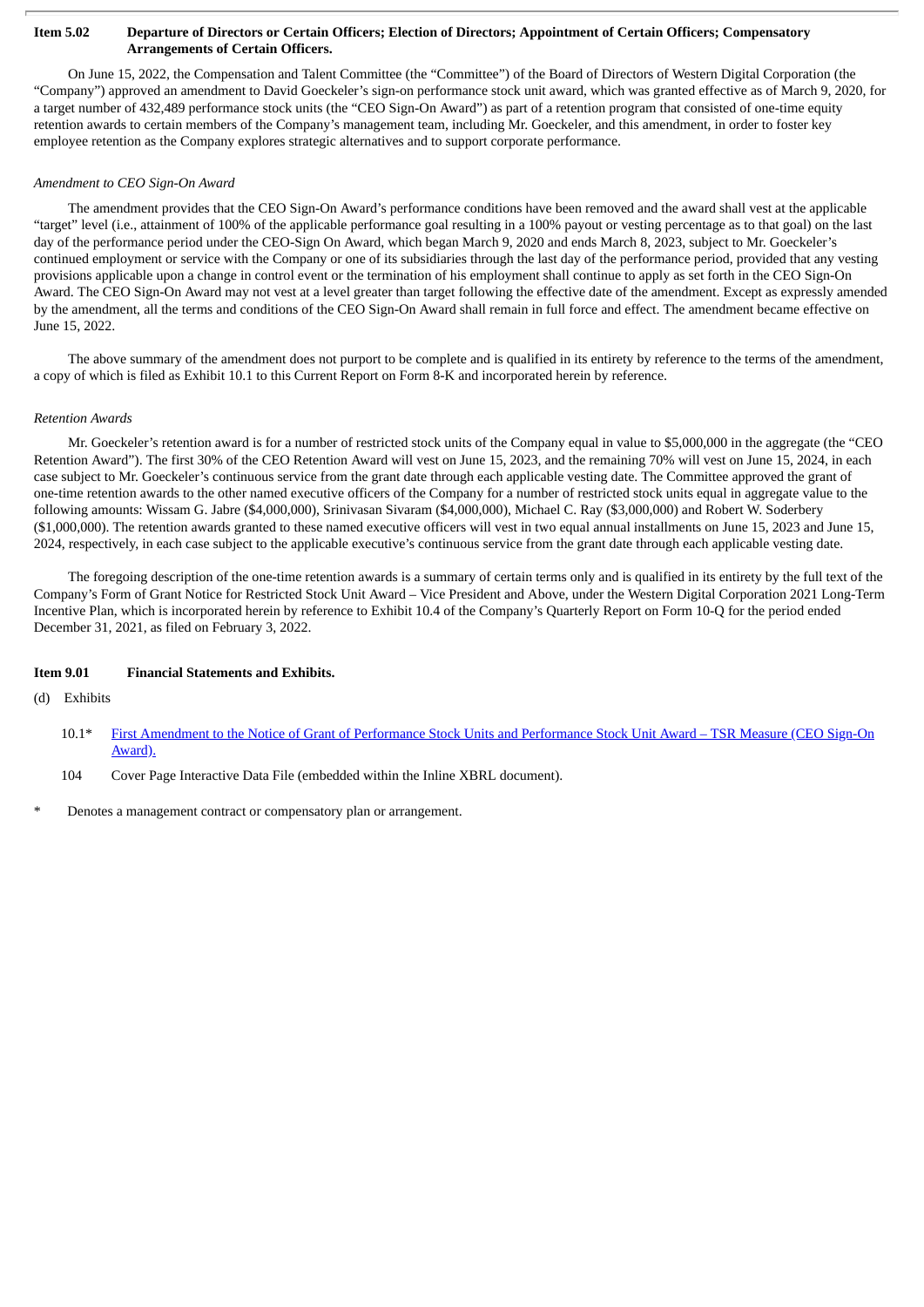#### **SIGNATURE**

Pursuant to the requirements of the Securities Exchange Act of 1934, the Registrant has duly caused this report to be signed on its behalf by the undersigned, thereunto duly authorized.

#### **Western Digital Corporation** *(Registrant)*

By:  $\frac{1}{s}$  /s/ Michael C. Ray

Michael C. Ray Executive Vice President, Chief Legal Officer and Secretary

Date: June 17, 2022